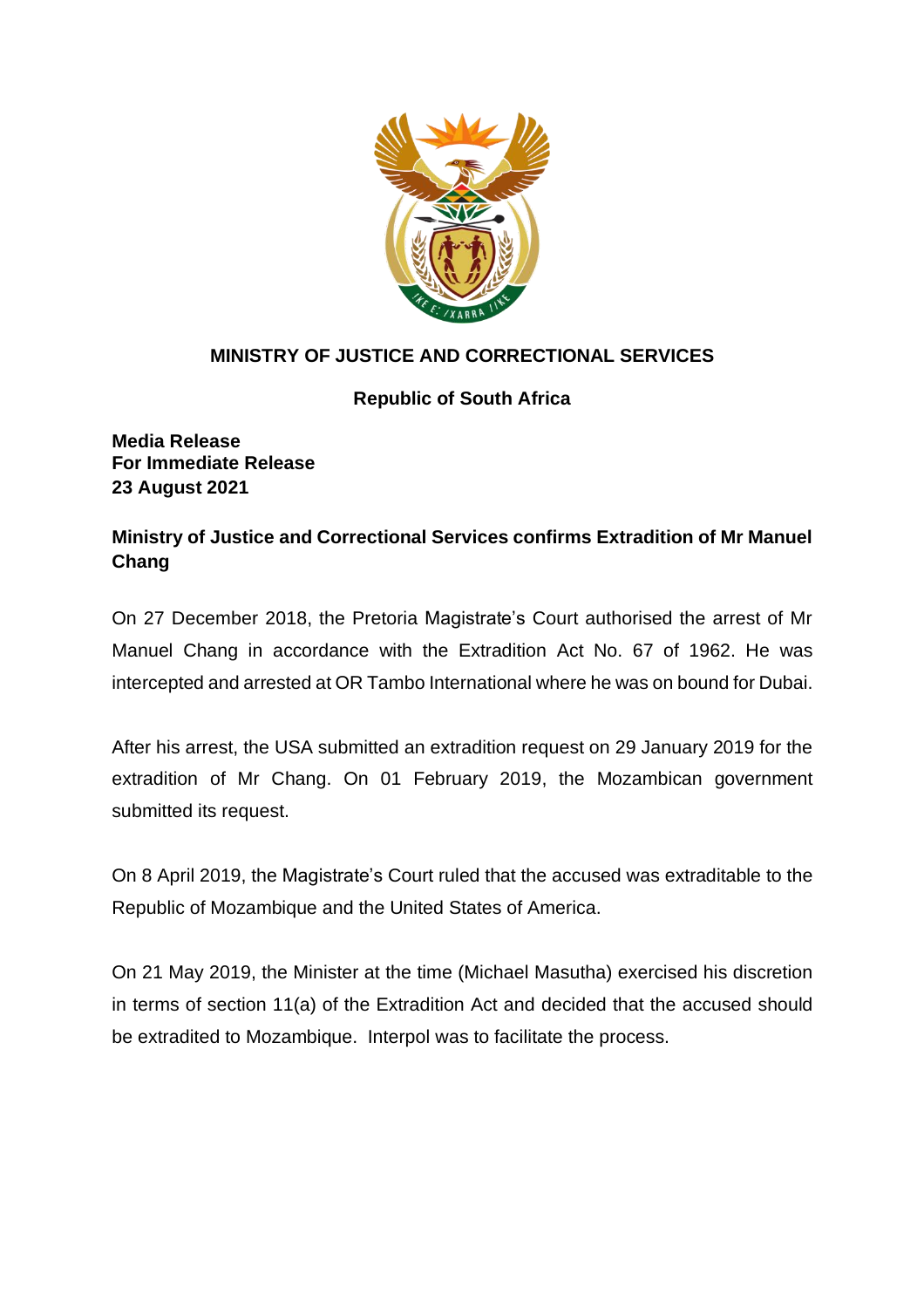Before the accused's surrender could be finalized, the accused brought an application in the High Court of South Africa, against the Minister of Justice and Correctional Services, Ronald Lamola, seeking his immediate transfer from South Africa to Mozambique, alternatively that he be released on his own cognizance.

Upon studying the application against him, a question arose whether the accused still enjoyed immunity from prosecution in Mozambique at the time that Minister Masutha made his decision to surrender him to Mozambique.

This question arose in light of the fact that at the time when Minister Masutha made his decision, the accused was still a Member of Parliament, as such the accused was immune from prosecution in terms of Mozambican law.

Minister Ronald Lamola sought an intervention from the courts to settle this question in the application against him by the accused.

The case was heard on 16 and 17 October 2019 before a full bench in the High Court of South Africa. The Court found that the decision to extradite the accused to Mozambique was ultra vires (invalid) since the accused still enjoyed immunity in Mozambique. The Court stated that **"it would make no sense to extradite a person to a place where he cannot be prosecuted."** As such, the case was remitted back to the Minister for his consideration.

It was understood that the Mozambican government sought to appeal the judgment, however after several months, the Mozambican government made representations to the Minister of Justice and Correctional Services. The effect of the representations by the Mozambican authorities changed the facts of the matter particularly on the question of immunity from prosecution.

As the facts stand now, the accused is not immune from prosecution and has been duly indicted by the Mozambican government.

The Ministry of Justice and Correctional Services therefore confirms that a decision has been taken to extradite the accused to Mozambique.